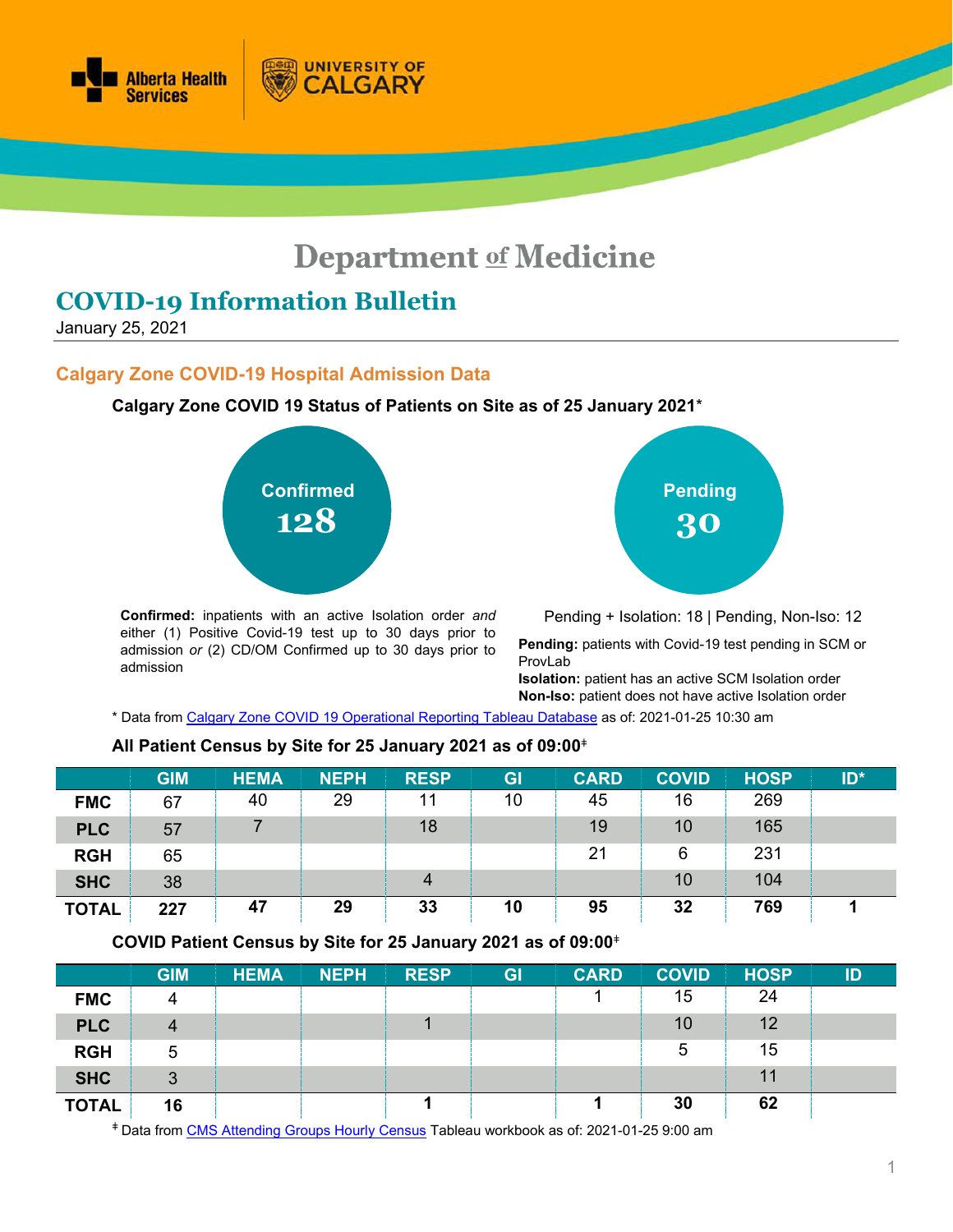#### **COVID-19 Outbreaks**

#### **Zone Outbreak Summary for 21 January 2021**

- **Total: 171** (153 Confirmed, 18 Under Investigation)
	- o Acute Care: 9
	- o Long Term Care: 26
	- o Supportive / Home Living: 38
	- o Other Congregate Living: 63
	- o Non-Congregate Living: 35

#### **FMC**

- Units on outbreak: **2** (Units 32 and 62)
- Units on watch: **1** (Unit 61)

#### **Serial COVID-19 Testing for Prevalence (Staff and Physicians)**

For any staff and physicians that have spent time on the following units since the dates indicated, surveillance testing is strongly recommended. If you have previously tested positive for COVID-19 you do not need to be re-tested.

- Unit 32 Dec 21 onwards, serial testing every 5 days until further notice. If you have not been on Unit 32 for 14 days, you can stop testing.
- Unit 62 New recommendation Jan 7 onwards, serial testing every 5 days until further notice. If you have not been on Unit 62 for 14 days, you can stop testing. (this is a change from one-time surveillance test)

On-site testing for asymptomatic staff and physicians is available on the sixth floor of the main building in the old lab space, and will run from 0600 to 2200. If you are tested elsewhere, please ensure EI number 2020-4456 is on the requisition. Staff or physicians who are symptomatic should not be tested on site.

#### **Medical Learners on Units:**

• At FMC, medical students (clerks) are **not allowed** on any units designated as on "watch" or "outbreak".

#### **PLC**

- Units on outbreak: **5** (Units 38, 42, 52, 53, and ED)
- Units on watch: 0

#### **Medical Learners on Units:**

• At PLC, the decision to allow medical students (clerks) to be on units designated as on "watch" or "outbreak" will be determined on a case-by-case basis.

Staff/Physicians Residents/Fellows can still work on the PLC – Emergency Department provided that:

- They do not have ANY of the following COVID-19 symptoms: chills, fever, sore throat/painful swallowing, stuffy nose or runny nose, headache, muscle or joint ache, feeling unwell/fatigue/severe exhaustion, nausea, vomiting, diarrhea or unexplained loss of appetite, loss of sense of smell or conjunctivitis);
- They were not identified as an exposed contact of confirmed or probable COVID-19 cases by telephone call from AHS Workplace Health and Safety and they do not have reason to believe they were in direct face-to-face unprotected (i.e. no personal protective equipment) contact with a case of COVID-19;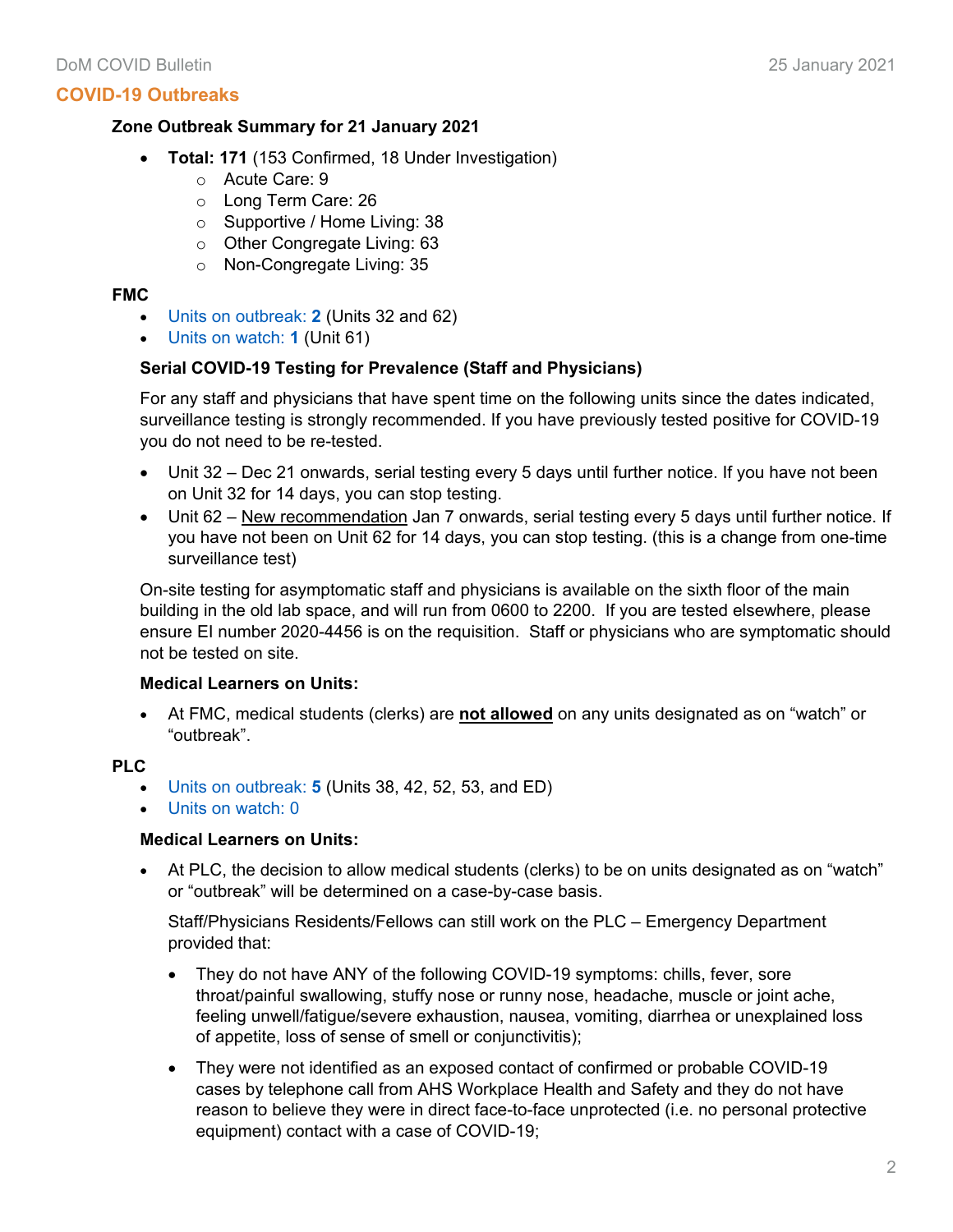• They abide by the current Infection Prevention and Control measures at their designated site. These measures apply to **ALL AHS, university and student healthcare workers at all times**.

#### **RGH**

- Units on outbreak: **0**
- Units on watch: **0**

### **Medical Learners on Units:**

• At RGH, the decision to allow medical students (clerks) to be on units designated as on "watch" or "outbreak" will be determined on a case-by-case basis.

#### **SHC**

- Units on outbreak: **2** (Unit 68 and 78)
- Units on watch: **0**

#### **Holy Cross**

- Units on outbreak: **0**
- Units on watch: **1** (Oncology Ambulatory Clinic)

#### **AMH**

- Units on outbreak: **3** (PChAD, RSD, Renfrew Recovery Centre)
- Units on watch: **0**

#### **Rural**

• Sites on outbreak: **1** (Strathmore Acute Care)

#### **Senior's Health Update**

• Sites on outbreak: **50**

# **COVID-19: Vaccination Update**

All first dose vaccination appointments are currently on hold, given limited vaccine supply. Second dose vaccination appointments are continuing as able.

If you are within a group already prioritized for vaccination (i.e. COVID volunteer; work within acute care and are a member of a DOM Section with MRP roles or Section of ID) and you did not get a notice to book a vaccination appointment (call or email) prior to first dose appointments being put on hold, please email: [cmo@ahs.ca.](mailto:cmo@ahs.ca)

Please see email updates from AHS CMO for further vaccination updates.

# **COVID-19: New / Updated Resources and Information**

#### **UPDATED** [PPE FAQ](https://www.albertahealthservices.ca/assets/info/ppih/if-ppih-covid-19-ppe-faq.pdf) (21 Jan 2021)

**UPDATED** [Communicable Disease Control Department Standard Operating Procedure](https://insite.albertahealthservices.ca/main/assets/tms/cdc/tms-cdc-nd-novel-coronaviruses-dsop.pdf) (18 Jan 2021)

**NEW** [Memo: Surgery and Ambulatory COVID Recovery Plans and Out of Province \(OOP\) Patients](https://www.departmentofmedicine.com/meoc/covid-surgery-ambulatory-recovery-plans-oop-patients.pdf) (21 Jan 2021)

**UPDATED** [Q & A: COVID-19 immunization information for 'blended' DSL/LTC and non-DSL/LTC sites](https://www.departmentofmedicine.com/meoc/qa-immunization-blended-ltc-dsl-non-designated-space-sites.pdf) (18 Jan 2021)

**UPDATED** [AHS Standardized Approach to Medical Student Placement During COVID](https://insite.albertahealthservices.ca/Main/assets/tls/ep/tls-ep-covid-19-medical-student-placement.pdf) (20 Jan 2021)

• [Overview](https://www.albertahealthservices.ca/topics/Page17069.aspx)

**UPDATED** [COVID-19 Guidance for Designated Support and Visitor Access in Acute, Ambulatory and](https://www.albertahealthservices.ca/assets/healthinfo/ipc/hi-ipc-covid19-infosht-visiting-pts-pandemic.pdf)  [Emergency/Urgent Care](https://www.albertahealthservices.ca/assets/healthinfo/ipc/hi-ipc-covid19-infosht-visiting-pts-pandemic.pdf) (20 Jan 2021)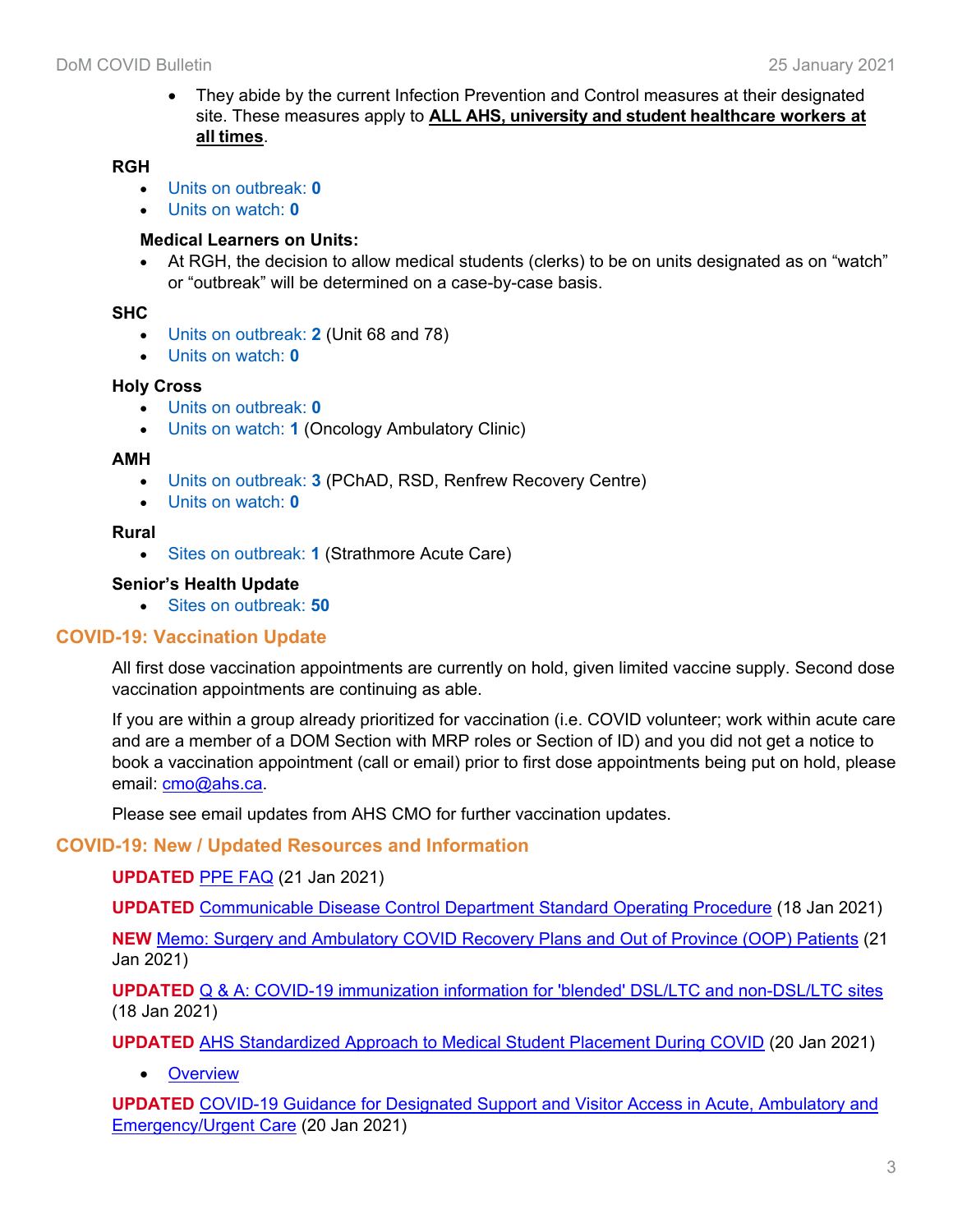**UPDATED** [Novel Coronavirus \(COVID-19\) Frequently Asked Questions –](https://www.albertahealthservices.ca/assets/info/ppih/if-ppih-ncov-2019-staff-faq.pdf) Healthcare Workers & Staff (25 Jan 2021)

**UPDATED** [Novel Coronavirus \(COVID-19\) Frequently Asked Questions –](https://www.albertahealthservices.ca/assets/info/ppih/if-ppih-ncov-2019-public-faq.pdf) Public (25 Jan 2021)

**UPDATED** [Family Support & Visitation of Patients & Residents](https://www.albertahealthservices.ca/topics/Page17001.aspx) (Website; 21 Jan 2021)

**UPDATED** [COVID-19: Family support & visitation of patients & residents](https://www.albertahealthservices.ca/assets/info/ppih/if-ppih-covid-19-visitor-restrictions-one-pager.pdf) (Posted; 22 Jan 2021)

**UPDATED** [Designated Family Support Person Brochure: Know Your Risk \(](https://www.albertahealthservices.ca/assets/info/ppih/if-ppih-covid-19-dfsp-know-your-risk.pdf)Posted; 22 Jan 2021)

**UPDATED** [Designated Family Support Person Brochure: Know Your Role](https://www.albertahealthservices.ca/assets/info/ppih/if-ppih-covid-19-dfsp-know-your-role.pdf) (Posted; 22 Jan 2021)

**UPDATED** [Department Standard Operating Procedure \(DSOP\) -](https://insite.albertahealthservices.ca/main/assets/tms/cdc/tms-cdc-nd-novel-coronaviruses-dsop.pdf) COVID-19 (formerly 2019-nCoV) (18 Jan 2021)

# **COVID-19 Research Trials**

#### **Medical Mask vs [N95 Respirators](http://www.departmentofmedicine.com/meoc/medical_mask_vs_n95_mask_study_healthcare_worker_info_sheet_sept_30_2020.pdf) Study**

#### **Why enroll in this study?**

- There are shortages of medical masks and N95 respirators worldwide.
- A randomized trial at McMaster found there was no significant difference in coronavirus infection rates among nurses wearing N95 respirators compared to medical masks.
- This national study will evaluate the use of medical masks vs N95 respirators for routine care of COVID patients.

#### **What will my responsibilities be if I take part in this study?**

- Answer brief baseline questionnaire.
- Have baseline and end of study blood samples taken for antibody testing.
- Weekly text prompts for 10 weeks (regarding your adherence to hand hygiene and mask use and to report any signs and symptoms of COVID-19).

#### **What are the possible benefits for me?**

- This information could help better protect healthcare workers.
- If you consent to participate, you will receive a thermometer and be given a total value of \$75 in VISA gift cards for your time.

#### **If you work at least a 0.6 FTE and are interested in learning more or signing up, please contact Linet Kiplagat at [lkiplaga@ucalgary.ca](mailto:lkiplaga@ucalgary.ca) or Darlene Sola at [dsola@ucalgary.ca](mailto:dsola@ucalgary.ca) or call/text 403-614-9431.**

# **[Canadian Treatment of COVID-19 Trial \(CATCO\) / WHO Solidarity Trial](https://clinicaltrials.gov/ct2/show/NCT04330690)**

COVID19 treatment trials available for any adult patient admitted with COVID-19 illness to Calgary Adult hospital sites. Please page 01815 during daytime hours 7 days a week if your patient is agreeable to be contacted by our team to get more information about enrolling.

# **COVID ARP**

If you plan to volunteer on a COVID team and you have not done so already, please consider joining the COVID ARP. Both FFS and AMHSP members can join (with AMHSP members only submitting time sheets to the COVID ARP for hours worked on evenings/nights/weekends/stat holidays that are over and above your AMHSP contract). Please contact Christopher Jappert [\(ChristopherT.Jappert@ahs.ca\)](mailto:ChristopherT.Jappert@ahs.ca) for further details.